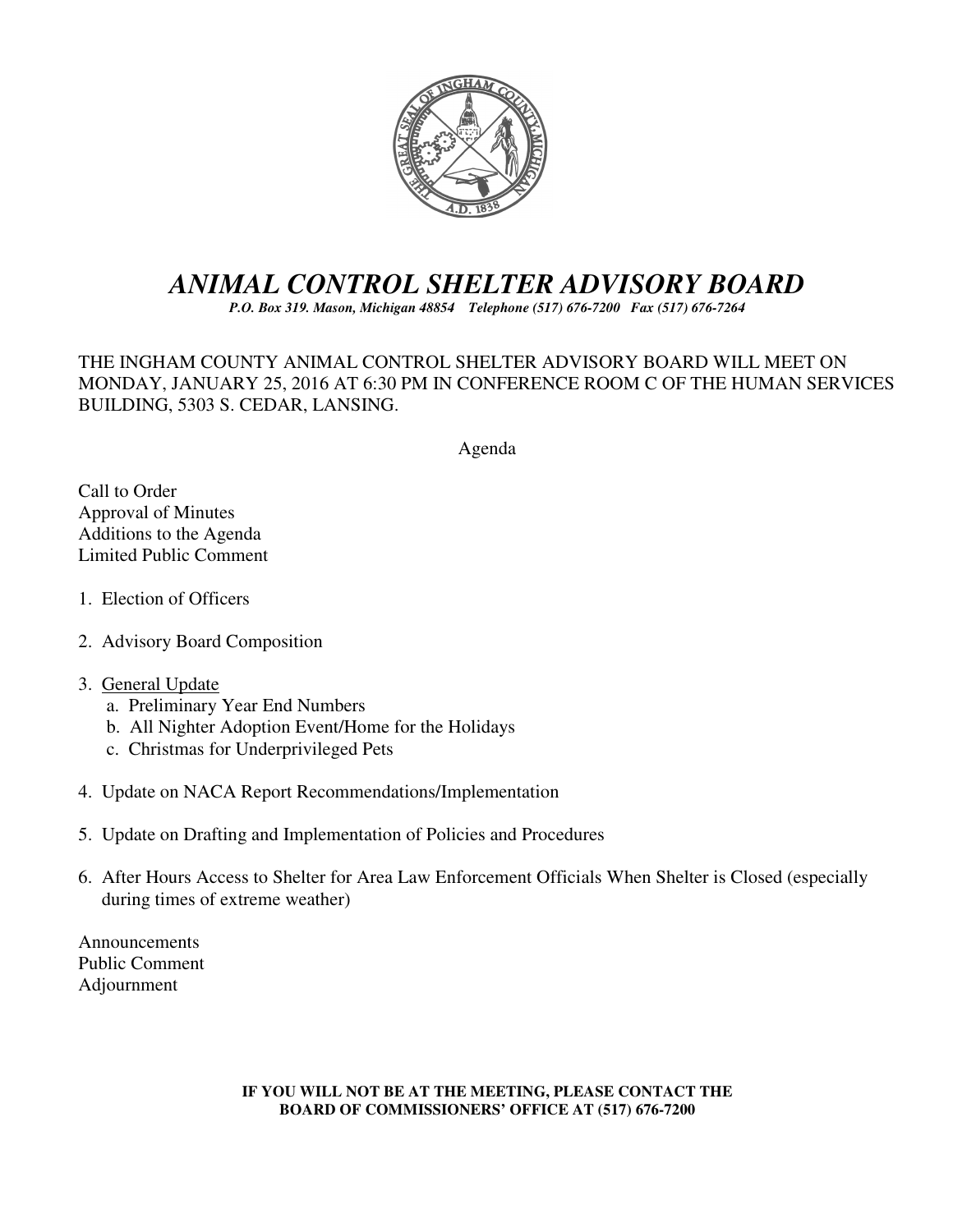# INGHAM COUNTY ANIMAL CONTROL SHELTER ADVISORY BOARD

#### November 23, 2015 Draft Minutes

Members present: Dr. Maria Iliopoulou, Tom Hess, Commissioner Todd Tennis, Katelyn Turner, Commissioner Kara Hope

Member absent: Diane Galbraith

Also present: Susan Steinke, Joan Austin, Karen Richardson, Rebecca Hall, Ann Scholberg, others

Call to Order

Vice Chair Tom Hess called the meeting to order at 6:32 p.m. in Conference Room C of the Human Services Building, 5303 South Cedar Street, Lansing.

#### Approval of Minutes

Moved by Commissioner Hope, supported by K. Turner, to approve the minutes as presented. MOTION CARRIED UNANIMOUSLY. (Absent: D. Galbraith)

Additions to the Agenda None.

Limited Public Comment None.

1. Introduction of members Board members introduced themselves as did new Ingham County Animal Control Director John Dinon.

2. Election of Officers

No action taken on this item. Discussed with Agenda Item 3, below.

#### 3. Status of Filling Advisory Board Vacancies

 Members discussed the procedure for filling board vacancies. Commissioner Hope agreed to serve as secretary for Nov. 23, 2015, meeting only. Board consensus was to fill officer vacancies after board vacancies are filled.

#### 4. Welcome New Director/Director's Report including inventory numbers

Director Dinon introduced himself and provided information about his professional background. He stated he will provide year-end statistics at the next meeting. No statistics were provided at this meeting. Director Dinon presented his report.

#### 5. NACO Report and Discussion

Director Dinon distributed copies of the National Animal Care and Control Association's Animal Control and Shelter Study that was prepared for Ingham County. Along with that report, he also distributed a document entitled "Staff initial response/implementation plan" and presented on NACCA's recommendations along with what action ICAC has taken or will take in response to those recommendations.